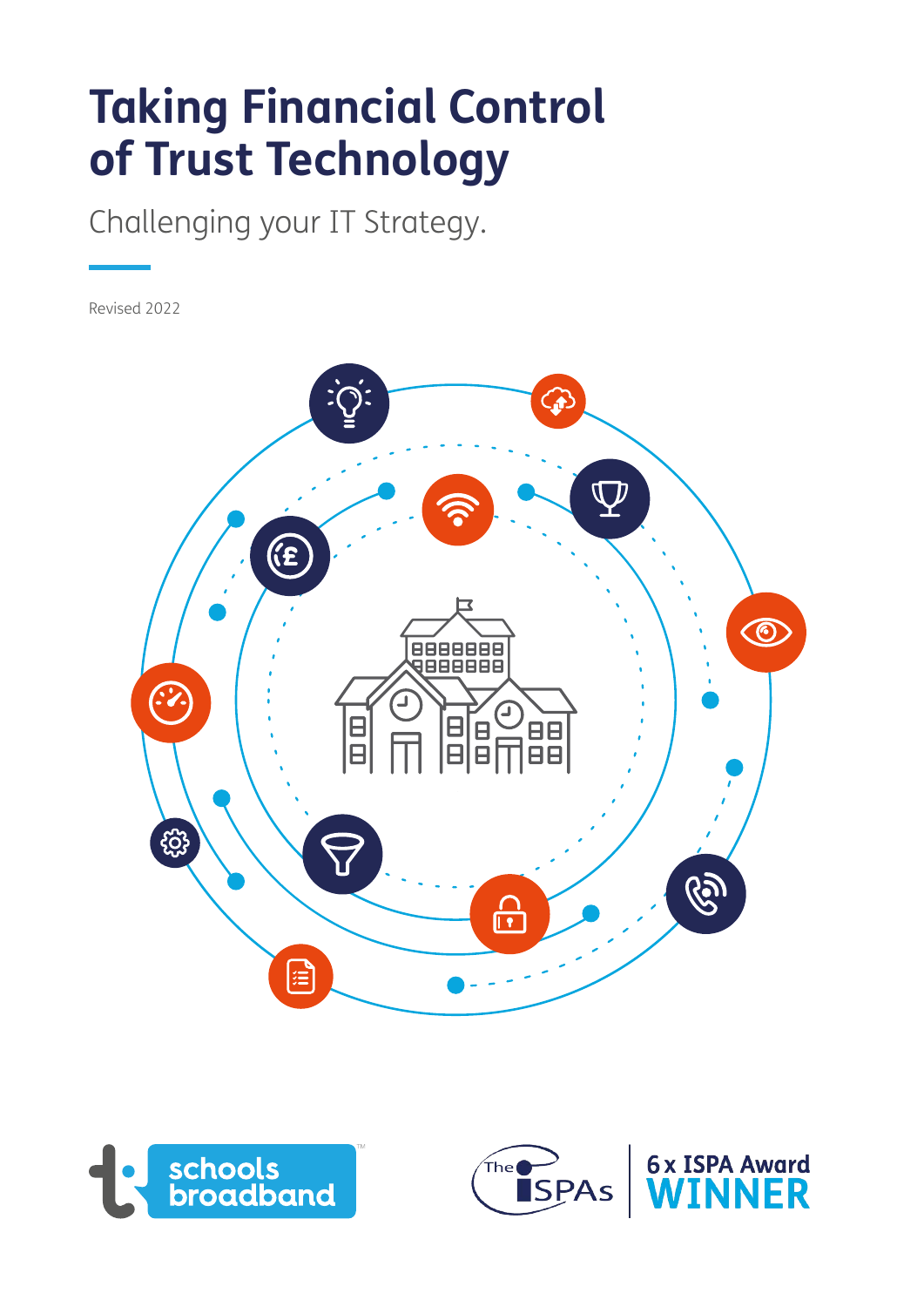## Taking Financial Control of Trust Technology

Of interest to anyone looking to make savings against their Trust's budget will be the increased use of cloud-based technologies and the direct impact cloud-hosted services are having on reducing IT and phone costs, cutting workloads and improving Mutli Academy Trust operational efficiencies.

This is no more relevant than for Multi Academy Trusts, whose schools are spread across wide geographic areas, and because of this, can benefit the most.

This paper sets out considerations for MAT board members and school senior leadership teams, to help shape a new approach to finding a balance between central economic control of IT and localised IT activity.

*"We recommend that all education providers actively consider and evaluate the benefits of moving to a cloud-based approach for their IT system (moving away from relying solely on 'on-site' servers). Cloud-based systems are usually more secure, cheaper to run and enable more flexible working."*

**Releasing the potential of technology in education. DfE April 2019**



Cloud-Hosted Services Consultation Request your free consultation. Email: info@schoolsbroadband.co.uk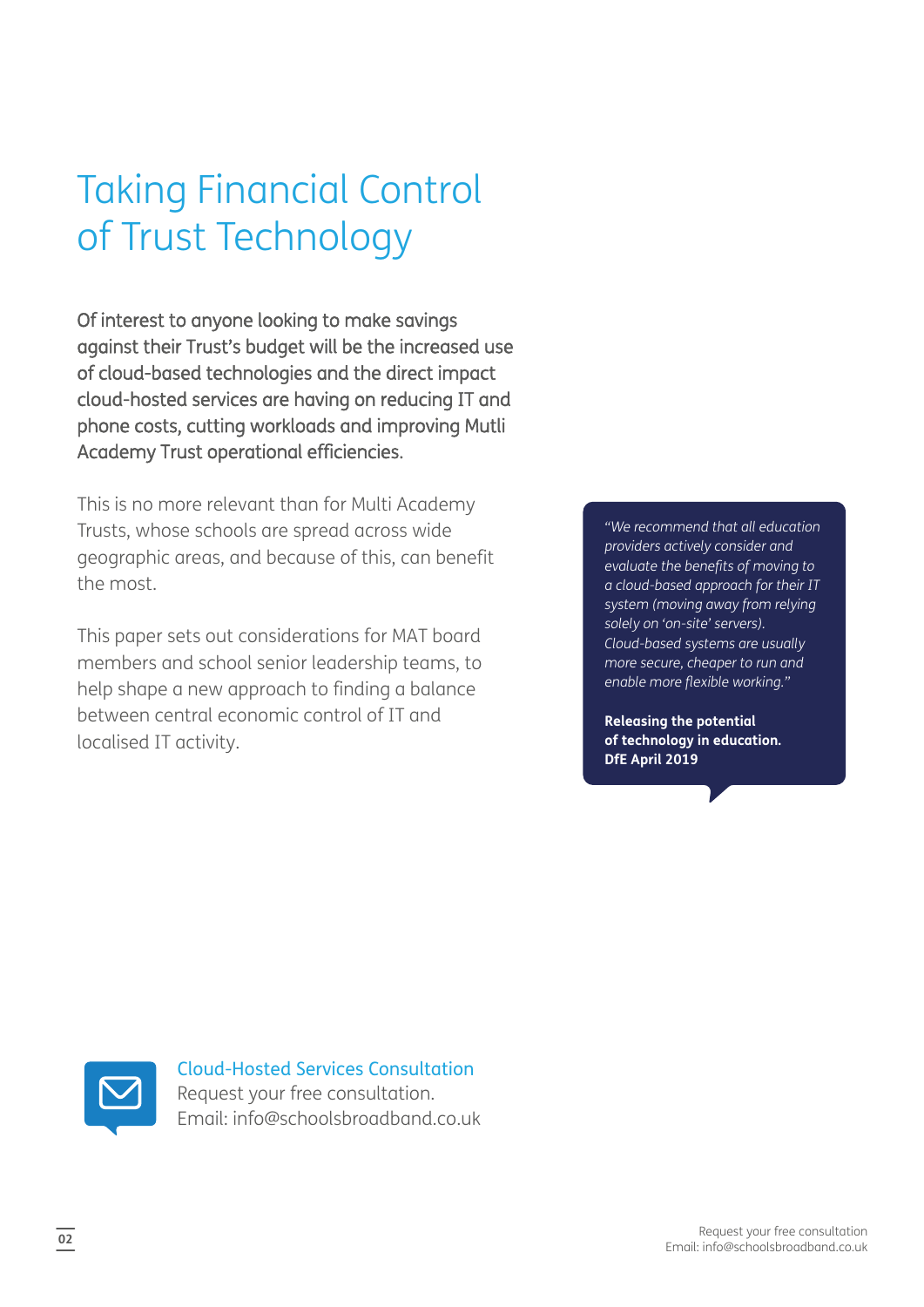#### Cloud-Hosted Services Benefits Overview

Understanding the principles of cloud-hosted technologies is the starting point to challenging current MAT IT strategies, if this hasn't been done already. Listed below are some fundamental benefits of using cloud-hosted services.

| <b>Reduced Capex</b>                     | As cloud-hosted services do not require the purchasing of on-site<br>equipment, it reduces capital expenditure.                                                                                                                              |
|------------------------------------------|----------------------------------------------------------------------------------------------------------------------------------------------------------------------------------------------------------------------------------------------|
| <b>Reduced Opex</b>                      | As there is no requirement to own on-site equipment (services are<br>subscribed to instead), there is no requirement to upgrade or replace<br>equipment. The hosting ISP takes care of this.                                                 |
| <b>Increased</b><br><b>Efficiency</b>    | Cloud-hosted computing technology enables control of an entire Trust's<br>IT estate, from one central point, allowing for more effective deployment<br>of IT staff. If required however, schools can still maintain autonomy<br>and control. |
| Improved<br><b>Economies</b><br>of Scale | Connecting to cloud-hosted services allows any number of schools to<br>plug in to any number of services.                                                                                                                                    |
|                                          | Individual on-site equipment is not required, therefore significantly<br>improving economies of scale, particularly when growing MATs.                                                                                                       |
| <b>Reduced</b><br><b>Phone Costs</b>     | Cloud-hosted phone services (VoIP & SIP) give excellent quality, free site<br>to site communication.                                                                                                                                         |
|                                          | VoIP and SIP phone services also vastly reduce phone bills and allow for a<br>centralised telephone reception.                                                                                                                               |
| Reassurance                              | Centralisation of critical hosted services such as Web Filtering & Security<br>ensures each school within the Trust meets regulatory requirements<br>such as that stipulated as part of the DfE's Prevent Duty and KCSIE.                    |
| <b>Trust</b><br><b>Standards</b>         | Cloud-hosted services allow Trusts to introduce Trust-wide minimum<br>standards for network security policies and minimum web<br>filtering policies.                                                                                         |
| Autonomy and<br>Independence             | Academy schools who need to maintain a local identity, or who have<br>regional Web Filtering requirements can also manage policies at school,<br>classroom or device level via cloud-hosted services if permitted to do so<br>by the Trust.  |

See page 4 for financial comparisons between cloud-hosted service costs and traditional on-site equipment costs.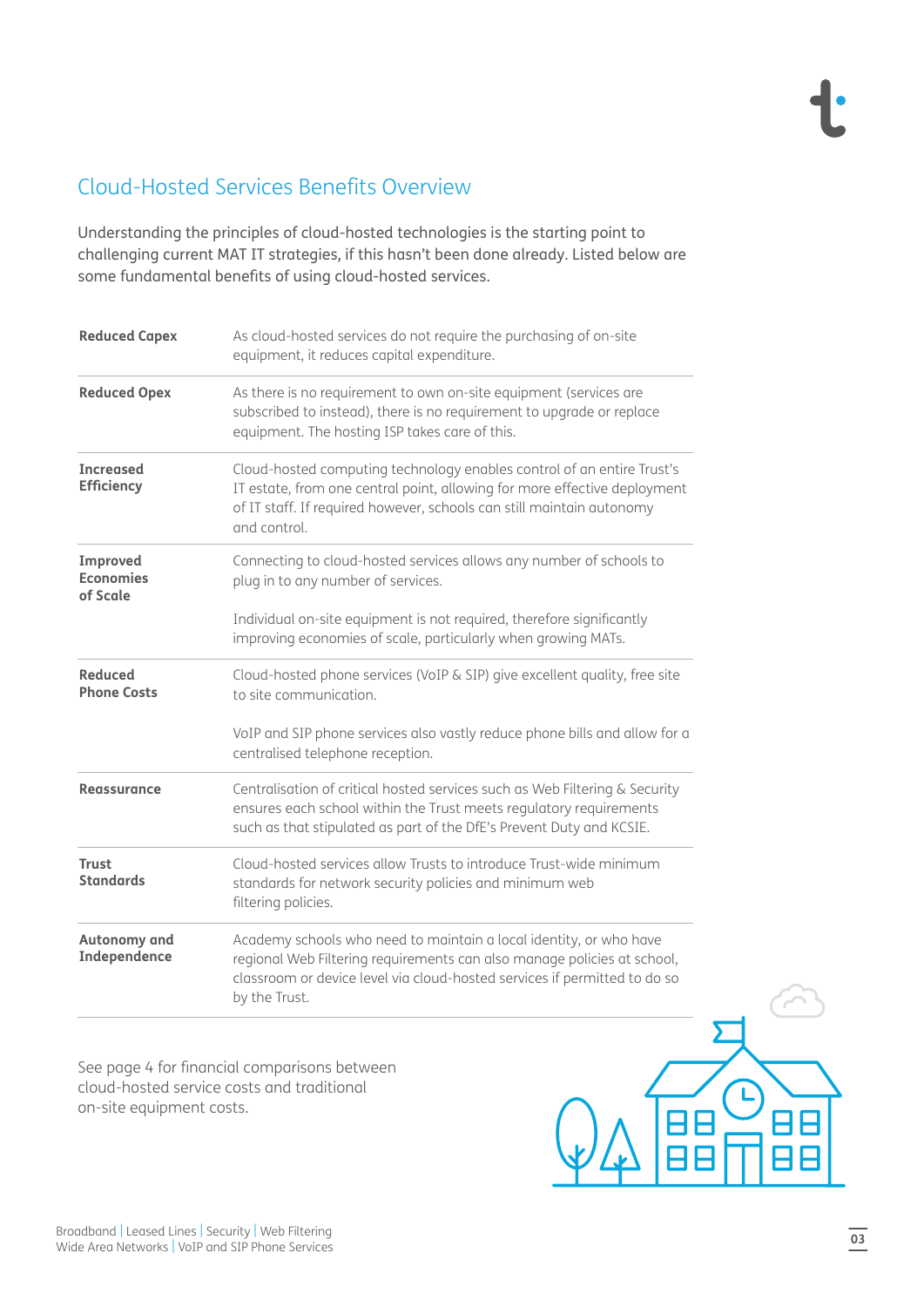#### Cloud-Hosted Services verses On-Site Equipment Cost comparison

Significant cost savings can be achieved by moving from an on-site solution to a hosted one; whether as an individual primary or secondary school and certainly as a Multi Academy Trust.

Below are some indicative costs demonstrating the types of savings achievable as a school or Multi Academy Trust over 3 or 5 years.

|                                                                                 | <b>On-Site Solution</b>             | <b>Hosted Solution</b>         |
|---------------------------------------------------------------------------------|-------------------------------------|--------------------------------|
| <b>Cloud-Hosted Services</b><br>verses On-Site Equipment                        | On-site Appliance                   | Hosted Carrier Grade Equipment |
| <b>Cost comparison</b>                                                          | <b>Warranty Required</b>            | Warranty Included              |
|                                                                                 | <b>Filtering Licensing Required</b> | Filtering Licensing Included   |
|                                                                                 | On-site Installation                | Remote Installation            |
|                                                                                 | <b>WAN</b> is Extra                 | <b>WAN Ready</b>               |
|                                                                                 | Upgrades Chargeable                 | <b>Upgrades Included</b>       |
|                                                                                 | Capex & Revenue                     | Revenue                        |
| <b>Typical Primary Cost</b><br>2FE with a 100Mbps/100Mbps<br><b>Leased Line</b> | £6,387                              | £4,895                         |
| <b>Typical Secondary Cost</b><br>5FE with a 1Gbps/1Gbps<br>Leased Line          | £10,355                             | £9,495                         |
| <b>Typical MAT Cost</b><br>2x Secondary<br>and 10 Primary                       | £84,580                             | £67,940                        |
| 3 Year Cost Saving                                                              | £49,920                             |                                |
| <b>5 Year Cost Saving</b>                                                       | £83,200                             |                                |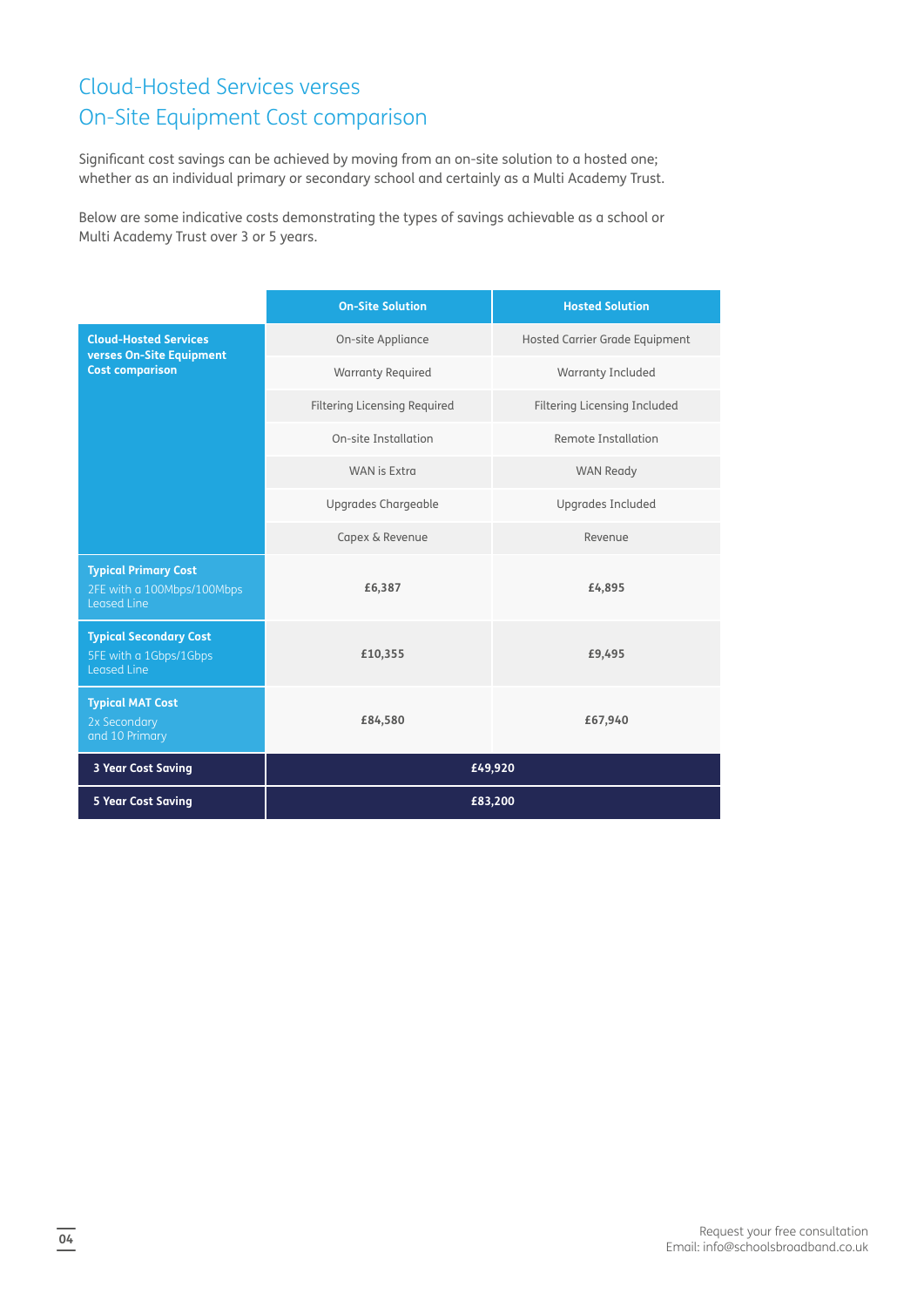#### Reducing Costs using Hosted Services

Until recently, schools have purchased, managed and maintained their own on-site servers, appliances and PBX equipment to enable ICT provision and phone services.

This traditional access to services, via the purchasing of onsite equipment, requires regular upgrades and equipment maintenance in order to maintain optimum service performance. Upgrades come with associated costs, making on-site appliances a less efficient way of managing IT infrastructures and phones services, particularly when managing multiple schools such as MATs, as costs will be multiplied.

By replacing individual, on-site school appliances with connections to a centrally cloud-hosted, high capacity server, the need for ongoing management of local on-premise devices is removed, along with the overhead associated with this management, including a reduction of contract management.

One single vendor, providing a seamless integration of hosted services, reduces customer costs, reduces time to provision, yet increases services available.

Hybrid solutions can run hosted services in conjunction with onsite hardware across a MAT's estate, if schools have recently invested in on-site appliances, until the appliances need updating.

#### Connecting MAT Schools using Wide Area Networks

In addition to cloud-hosted services, understanding the basic principles of Wide Area Networks (WAN) is a must for buyers of IT services, if MATs are to take full advantage of reducing costs through technology.

A high-speed WAN does not require the actual laying of cables. Through hosted technology, all a Trust's schools can be connected, giving fast, secure and free site to site communication and access to almost limitless hosted services plus direct interconnects to Microsoft Azure for example. Specialist education ISPs configure networks to enable both central and local control of IT services, enabling individual school IT activity if required, whilst also allowing more efficient deployment of IT staff.

#### No-cost networks

Some ISPs will provide a Wide Area Network free of charge as part of their Web Filtering and Security Services.

#### Controlling Regulatory and MAT Standards across all Schools

Because ISPs providing hosted services are responsible for ensuring their own equipment is always up-to-date and in warranty, there are no equipment maintenance, licence fees or equipment replacement costs for MATs to cover, so reducing long-term on-costs.

If MAT services are required to meet minimum standards, such as Web Filtering and Internet Security, central purchasing of hosted services will ensure each MAT's schools meet those standards, be they regulatory or the MAT's own.

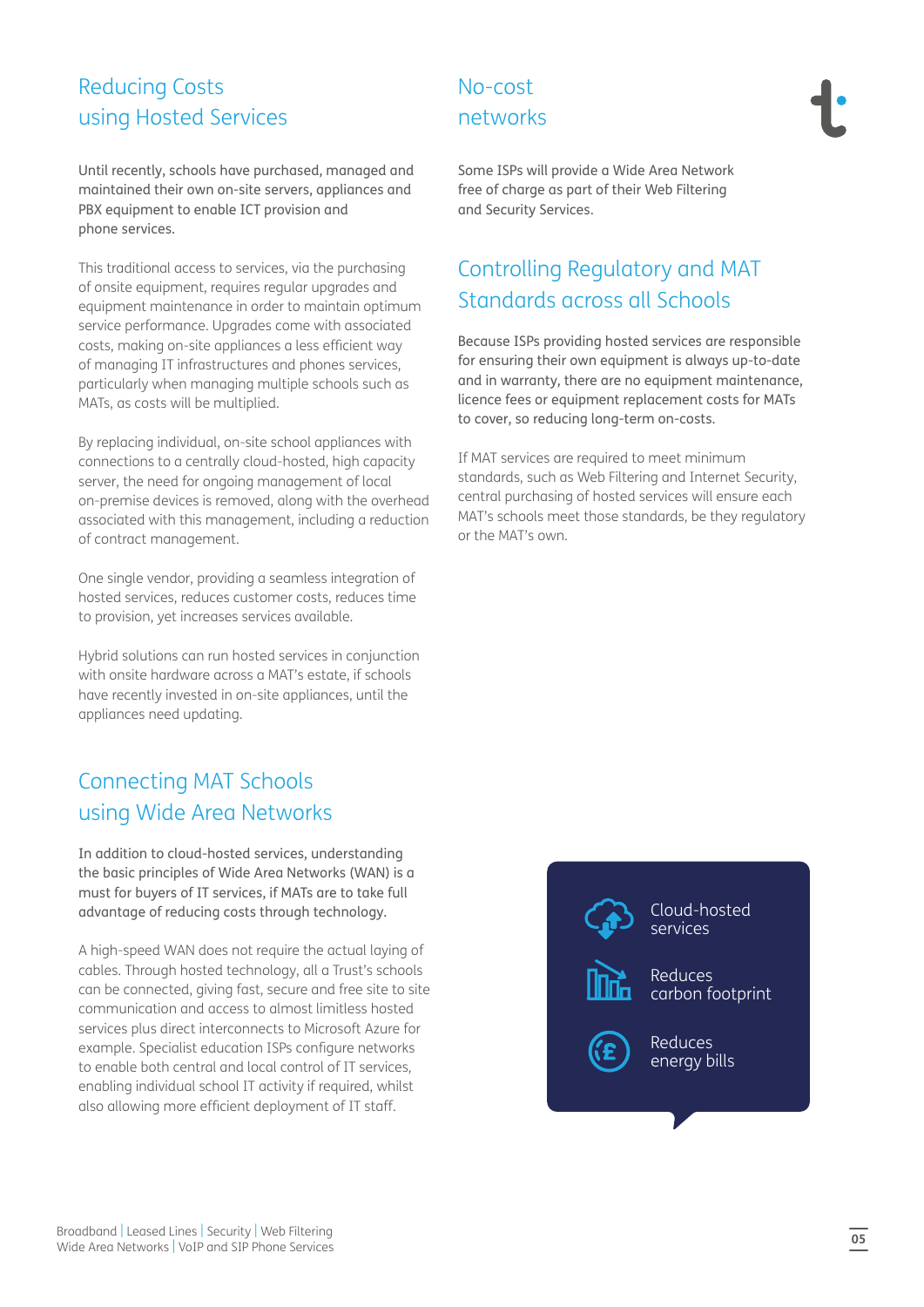#### Protecting MAT Networks using Hosted Security Services

Given the severity of the current threat landscape, MATs should deploy only robust and proven network defences. It is now widely considered the safest place to hold school data is within a secure cloud that can be securely accessed.

For the first time, cloud services make connecting to world-class managed security, an economically viable option for MATs, revolutionising the management of IT infrastructure across Trust estates. Any number of schools within a MAT's trust, can connect to advanced cloud-hosted security services, regardless of their location.

A hosted security service provides more robust defences against sophisticated attacks than protection provided by on-site firewalls. We say it is the most efficient firewall you'll never have to buy.

#### Saving Costs and Improving Data Security

As every school in the country is now required to protect school data with more robust security than ever before, cloud-hosted security releases individual schools from managing the complexities and costs of hiring specialist security expertise and equipment.

Costs once associated with purchasing new onsite firewalls become an expenditure of the past. Hosted services provide Trust schools with access to enterprise grade security equipment, plus specialist security expertise; services that wouldn't otherwise be in the financial reach of a Trust or school.

#### Taking Central Control, Reducing Staff Costs

There was a time when hosted security reduced the control of firewalls for Network Managers, however some ISPs offer hosted firewalls that can be controlled almost as much as if they were on-site firewalls, giving full visibility and control.

Cloud-hosted technology gives MAT Network Managers the ability to control multiple school IT services, from one central location, helping to form the foundations for creating a more efficient, less dispersed, IT staffing infrastructure.

#### Providing School Independence with Locally Customisable Services

A hosted service allows central control of critical services such as web filtering and the default standards that are now demanded.

That means every MAT school will be assured of meeting regulatory filtering requirements as outlined in the DfE's Prevent Duty and Keeping Children Safe in Education guidelines. In addition, it gives individual schools the freedom and flexibility to locally customise their own web filtering, tailoring internet access by User, IP Address, Group or Domain.

For schools who prefer not to have to set their own policies, cloud-hosted services provide the best of both worlds by transferring responsibility for this to the Trust.



For a free consultation on cloud-hosted Web Filtering, Security and Phone services plus a Wide Area Network for your MAT

Email: **info@schoolsbroadband.co.uk** or call **01133 222 333** Option 3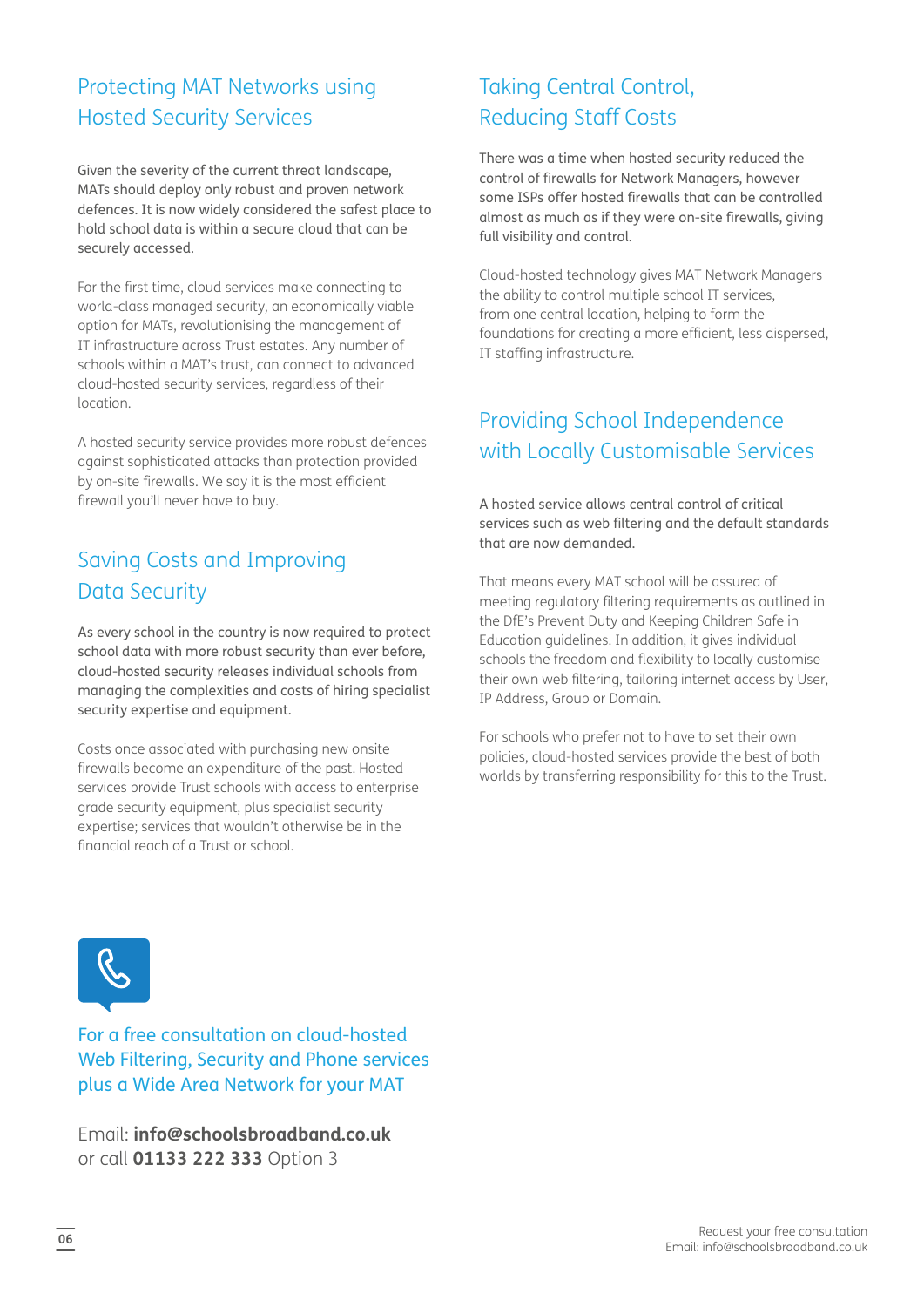### Benefiting Schools with Cloud-Hosted Services

If MAT schools are purchasing services independently of the MAT, and the MAT wishes to procure services centrally, below are some of the advantages central procurement of cloud-hosted services will provide to the MAT's schools.

| <b>No Capital Outlay</b>                  | Schools will not need to find the capital to invest in new equipment                                                                                        |
|-------------------------------------------|-------------------------------------------------------------------------------------------------------------------------------------------------------------|
| <b>No Equipment</b><br><b>Maintenance</b> | Schools will not need to invest in supporting and maintaining<br>on-site equipment.                                                                         |
| <b>No Equipment</b><br>Replacement        | Cloud-hosted services do not require costly equipment upgrades<br>or replacements.                                                                          |
| <b>Reduces Workloads</b>                  | Cloud-hosted services minimise unnecessary staff workloads.                                                                                                 |
| <b>Access to Expertise</b>                | Cloud-hosted service providers can manage services remotely for schools.                                                                                    |
| <b>Reduces Costs</b>                      | By calling on centralised IT expertise from your Trust or Internet Service<br>Provider, IT staff can be deployed more effectively, reducing schools' costs. |
| Autonomy and<br>Independence              | Schools who prefer to maintain a local identity, can manage filtering<br>policies at school level.                                                          |
| <b>Improved Standards</b>                 | Trust-wide core policies can help raise Web Filtering and Security<br>standards, so providing improved protection for students<br>and school networks.      |
| Reassurance                               | Centralising a difficult decision about broadband, filtering and security<br>can help you to make the right choice for your school.                         |
| Regulatory<br>Compliance                  | Centralisation of hosted Web Filtering and Security ensures your school<br>will always meet DfE online regulatory requirements.                             |